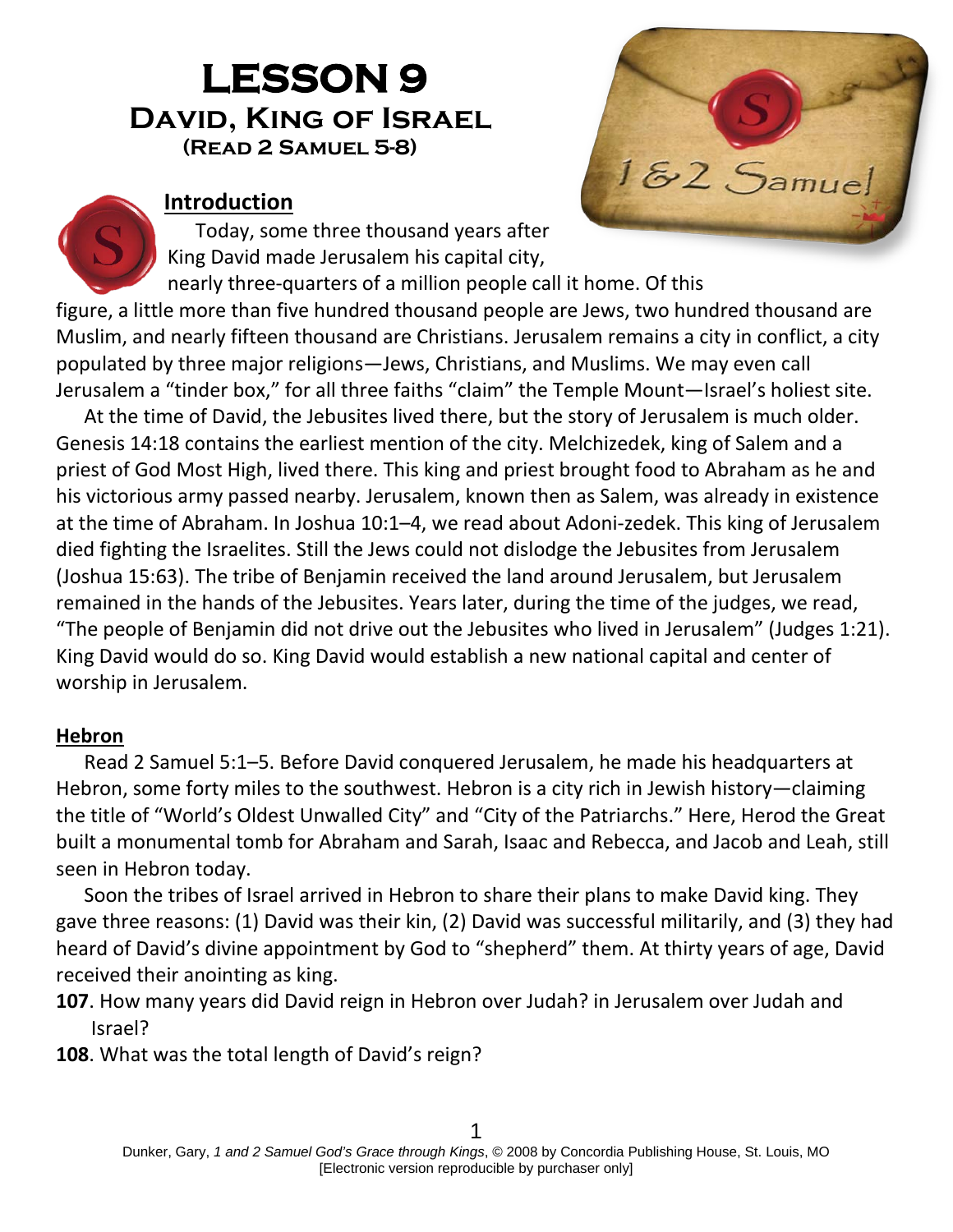

#### **Israel's New King**

Read 2 Samuel 5:6–25. David and his men moved north to attack the Jebusites. David's men did something no other Israelite force could have accomplished they defeated the city of Jerusalem. David took additional wives and concubines

among the women living in Jerusalem. More sons and daughters would follow.

- **109**. With whom did David make an alliance to build his palace?
- **110**. An old nemesis, the Philistines, challenged David. How did God assist David in his time of need?

#### **God's Promise to David**

Read 2 Samuel 6:1–7:17. God granted David another victory. David responded to God's faithfulness by moving the ark of the covenant from Kiriath-jearim (called Baale-judah in our text) to Jerusalem.

- **111**. While moving the ark, one of the oxen stumbled. What happened to the man who touched the ark? (Note: We may wonder why God took such action. Since the Bible notes, "the anger of the LORD was kindled against Uzzah," perhaps Uzzah acted irreverently toward the ark. God's action is not unprecedented—He struck down Nadab and Abihu for their irreverence [Leviticus 10:1, 2].)
- **112**. The ark remained in the home of Obed-edom for three months before completing its journey to Jerusalem. We also learn of Samuel's successor as prophet. Who replaced Samuel?
- **113**. In a dramatic series of "I wills," similar to what we find in Genesis 12:1–3, God made a covenant (agreement) with David. As you read these "I wills" in 2 Samuel 7:9–17, notice that God's covenant required nothing of David. God made a dramatic messianic promise to David like He did to Abraham in Genesis 12:3b. Where do you find this promise in God's covenant with David?
- **114**. To whom did God grant permission to build His house of worship? Why not David?

## **"Who Am I, O Lord God"**

Read 2 Samuel 7:18–29. The Bible records David's prayer given in response to God's Word through Nathan. God denied David's request to build a permanent home for the ark of the covenant

**115**. How did David respond to God's answer?

### **David's Wars**

Read 2 Samuel 8. Several years of military conquest occupy this chapter. At one point, Israel's land holdings reached from the Mediterranean Sea eastward to Damascus, Syria, and the Euphrates River in Iraq, then southward to the Sinai Peninsula.

**116**. What proof of God's faithfulness to David shines out in this chapter?